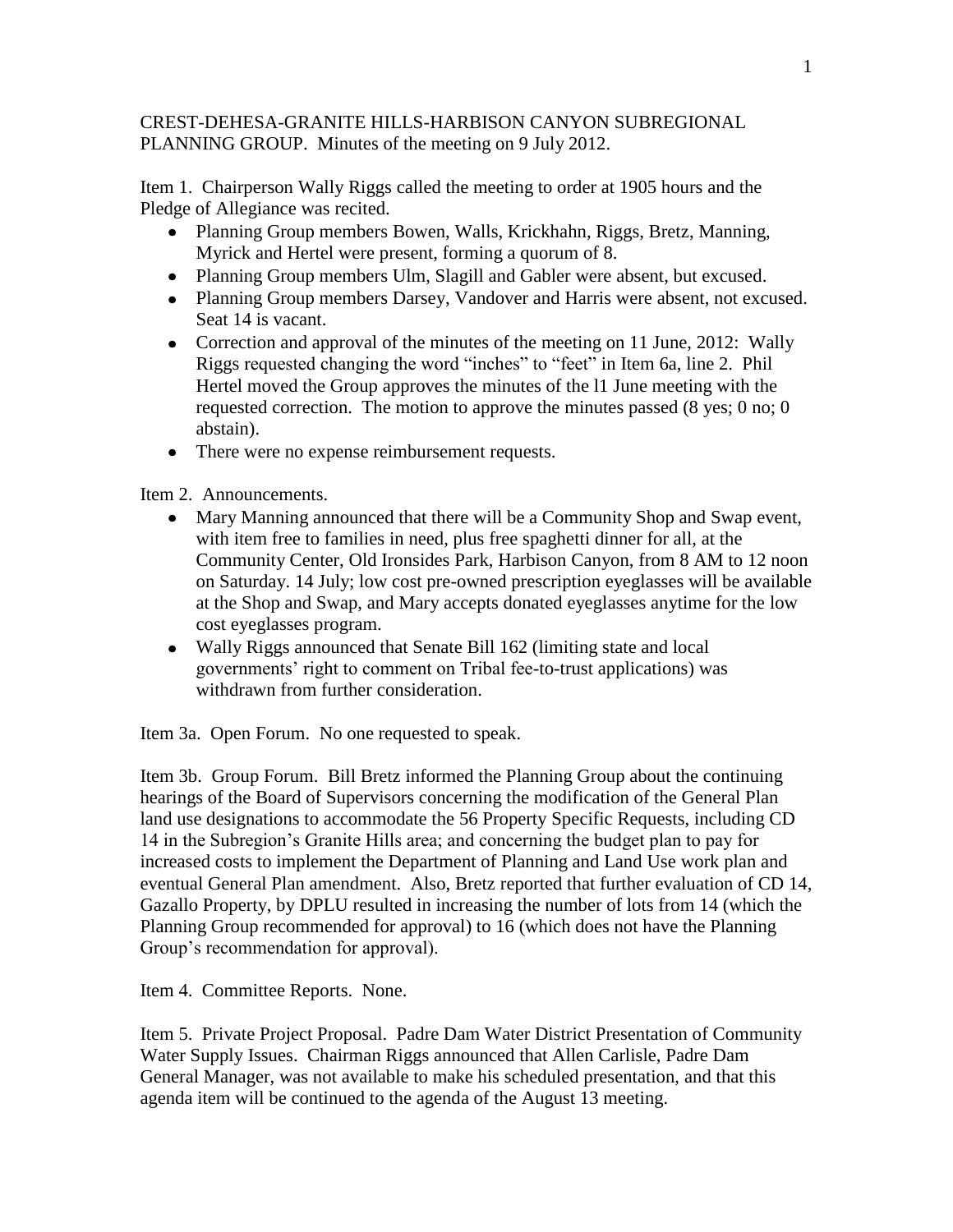Item 6. Public Project Proposal. Park Land Dedication Ordinance (PLDO) Priority List for 2012-2013. Chairman Riggs received a letter from Department of Parks and Recreation, which suggests that the Planning Group officially resubmits its approved 2011-12 PLDO Priority List as its approved 2012-13 PLDO Priority List. Judy Bowen briefly summarized the 4 components of the List. With consensus of the Planning Group, Chairman Riggs determined that the 2011-12 PLDO Priority List will be resubmitted as the official Group-approved 2012-13 PLDO Priority List.

## Item 7. Unfinished Business. None.

Item 8. New Business. Discussion on FONSI, Sycuan fee-to-trust. Chairman Wally Riggs reported the fact of the recent decision of the Bureau of Indian Affairs of a Findings of No Significant Impacts (FONSI) for the Sycuan Band's application for feeto-trust conversion of approximately 1,600 acres of private property the Band has purchased in Dehesa Valley. He then invited Lory Walls to summarize Dehesa Valley Community Council (DVCC) activities related to the Band's current fee-to-trust application, and DVCC's opposition to the BIA's FONSI and approval of the fee-to-trust application.

 Lory Walls reported that DVCC sent Pat Riggs and herself to Sacramento to speak at government committee hearings in opposition to SB 162 Amended, which featured an amendment authored by State Senator Joel Anderson that would stifle comments of opposition from public state agencies to certain tribal fee-to-trust applications. SB 162 was tabled at Senator Anderson's request, but while in Sacramento the DVCC representatives met with an aide to Governor Brown to discuss the community's concerns about the Sycuan Band's pending fee-to-trust application. Lory stated that the DVCC requested the Governor's Office to utilize State authorities to urge the Bureau of Indian Afairs to slow down the current authorization process for Sycuan Band's fee-to-trust application. A primary reason for this request is the Supreme Court decision that allows for civilian lawsuits of the Department of Interior regarding fee-to-trust applications, and the need for legal implications of this decision to become better resolved before the BIA makes any final decision of approval for the Sycuan Band's application.

 At a meeting with Sweetwater Authority on 22 June, DVCC was informed that the Sycuan Band has begun discussing a new compact with the Governor's Office that would replace the existing compact which expires in 7 ½ years (the renewed compact would extend for 20 years). SWA is very concerned about the impacts of the fee-to-trust application to the Authority's water rights interests along the Sweetwater River course through land owned by the Band, as well as the potential consequences to the Authority's water rights of any new compact arranged between the Band and the State.

 DVCC also met with Congressman Duncan Hunter, and with aides for Senator Diane Feinstein, to discuss the community's concerns and request support for a postponement of BIA and Department of Interior's decisions about the Sycuan Band's application.

 Finally, Lory Walls reported that DVCC is scheduled to meet with Supervisor Diane Jacob on 17 July concerning the community's request for government officials' support for a BIA-Department of Interior postponement of decisions regarding The Sycuan Band's fee-to-trust application.